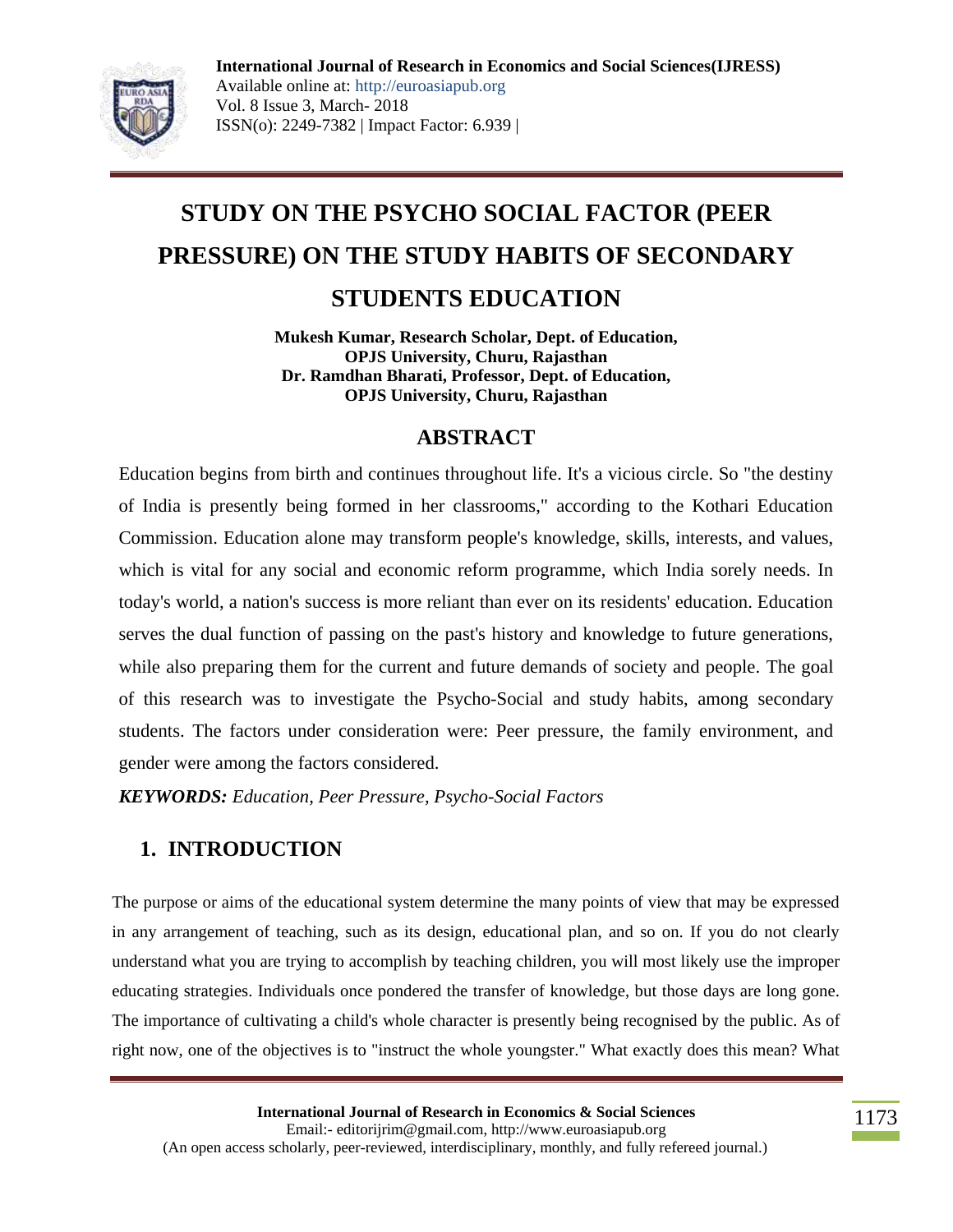

exactly is the importance of this? Children are aided in their development, encouraged to nurture their psyches and bodies, to develop down-to-earth abilities, and to embrace explicit social values such as teamwork, resilience, and character growth, among other things. Each kid should learn how to enjoy and share in the wonderful things that life has to offer, as well as how to put their energy and structure mentalities to work or to life in general. It is also considered to be quite important. At the moment, he is preoccupied with the growth of his overall behaviour in certain beneficial areas, such as child education. "Alluring" is a popular slogan. The most effective method of advancing the behaviour is via the instruction of many topics and skills.

#### **1.1 Secondary Education**

Optional training, which serves as a bridge between necessary and supplemental schools as well as college teaching, is a critical component of any public development training initiative. It makes use of grade instructors and prepares understudies for college and other higher education institutions, among other things. Aside from that, the vast majority of understudies complete their education at this point. Understudies who pursue higher education may be able to get the full benefits of their college degree if they have received excellent auxiliary education. As a result, optional teaching, which comes as the last step, should be of the highest possible standard.

#### **1.2 Psycho Social Factors**

Psychiatric and social elements are a combination of mental and social factors that have an impact on several aspects of an understudy's behaviour and development. In this research, the expert examines five psychosocial components that affect higher optional understudies' review proclivities and academic achievement, including self-idea, discomfort, family environment, career goals, and financial situation, among others.

#### **Self-concept**

The definition of "self-belief of the individual, including the attributes of a person, and who and what the person itself is," is provided by Baumeister (1999) (Saul, 2008).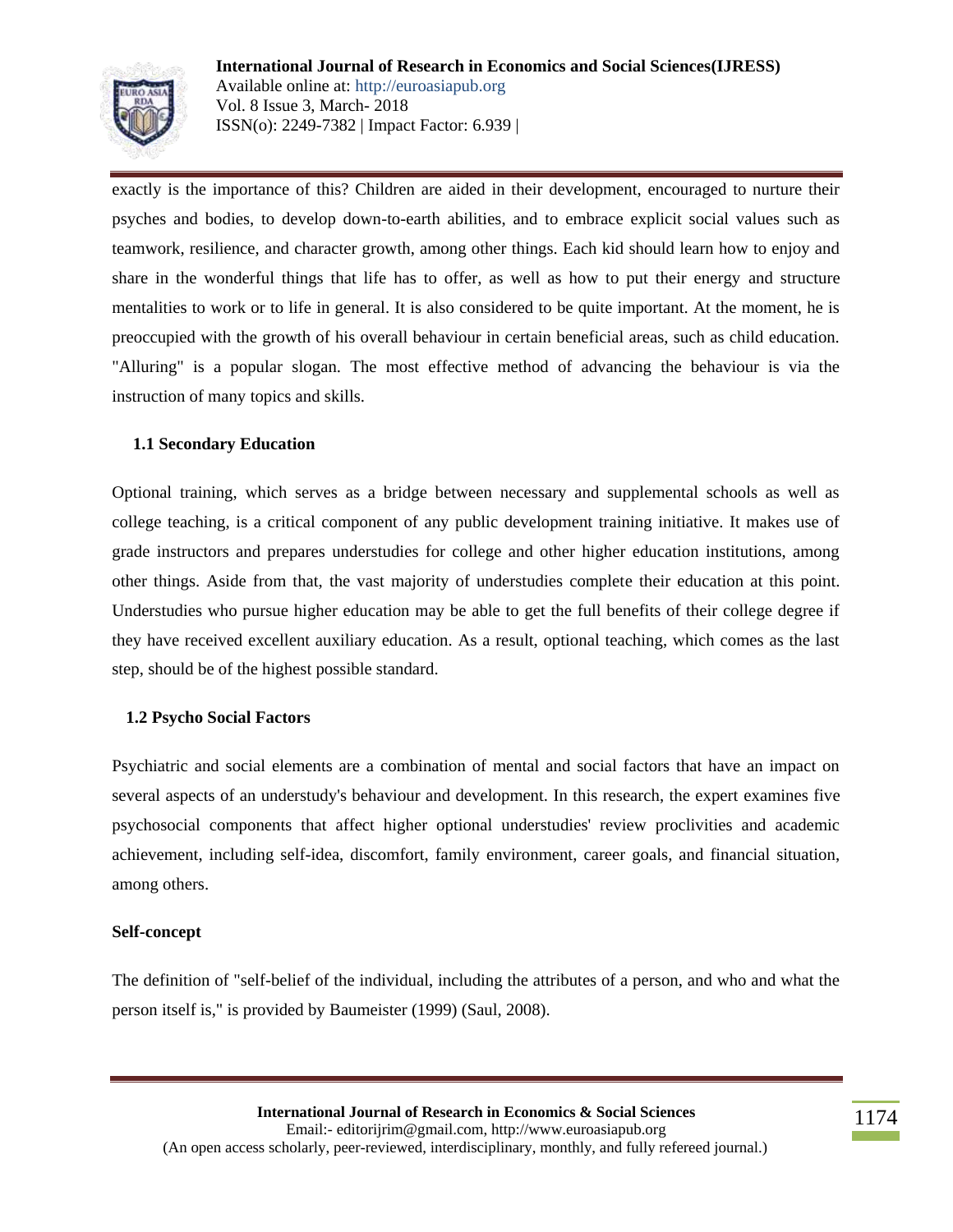

Relationships, functional skills, and wellbeing are all influenced by an individual's self-concept. Selfconcept

- a) is unique to the individual
- b) May be positive or negative,
- c) has emotional, intellectual, and functional dimensions,
- d) Changes with the world, e) changes over time, and
- f) Has a significant impact on one's life.

Self-concept is an important concept of any child's development. As children develop a sense of self and interact with and gain experience in the world, their self-concept is affected. The importance of selfconcept within educational settings has been discussed by several scholars and has led to the performance of studies examining the role of self-concept in school performance.

#### **1.3 STUDY HABITS**

According to Aristotle, predisposition is defined as what we have done more than once. Diverse propensities are generated by different propensities. Motivation gets us started, inspiration keeps us on track, and proclivity moulds us into what we want to be. Anything we put into practise over a long enough period of time gets ingrained in our framework and becomes a proclivity (Chamundeswari, Sridevi and Archana, 2014).

The training is a typical and planned proclivity for the individual. Studies are done on a regular basis. According to Crow & Crow, a successful study plan includes an organisation and circumstance, a specific timeline, and the conciseness of efficient notes, among other things (1992). " The activities that students engage in while preparing for examinations or acquiring scholastic information are referred to as review propensities (Your Dictionary, 2015). The continual routines that one does to assist them in their studies and learning are referred to as "concentrate on propensities." Understudies who have strong review habits are more likely to succeed academically and to maintain passing grades.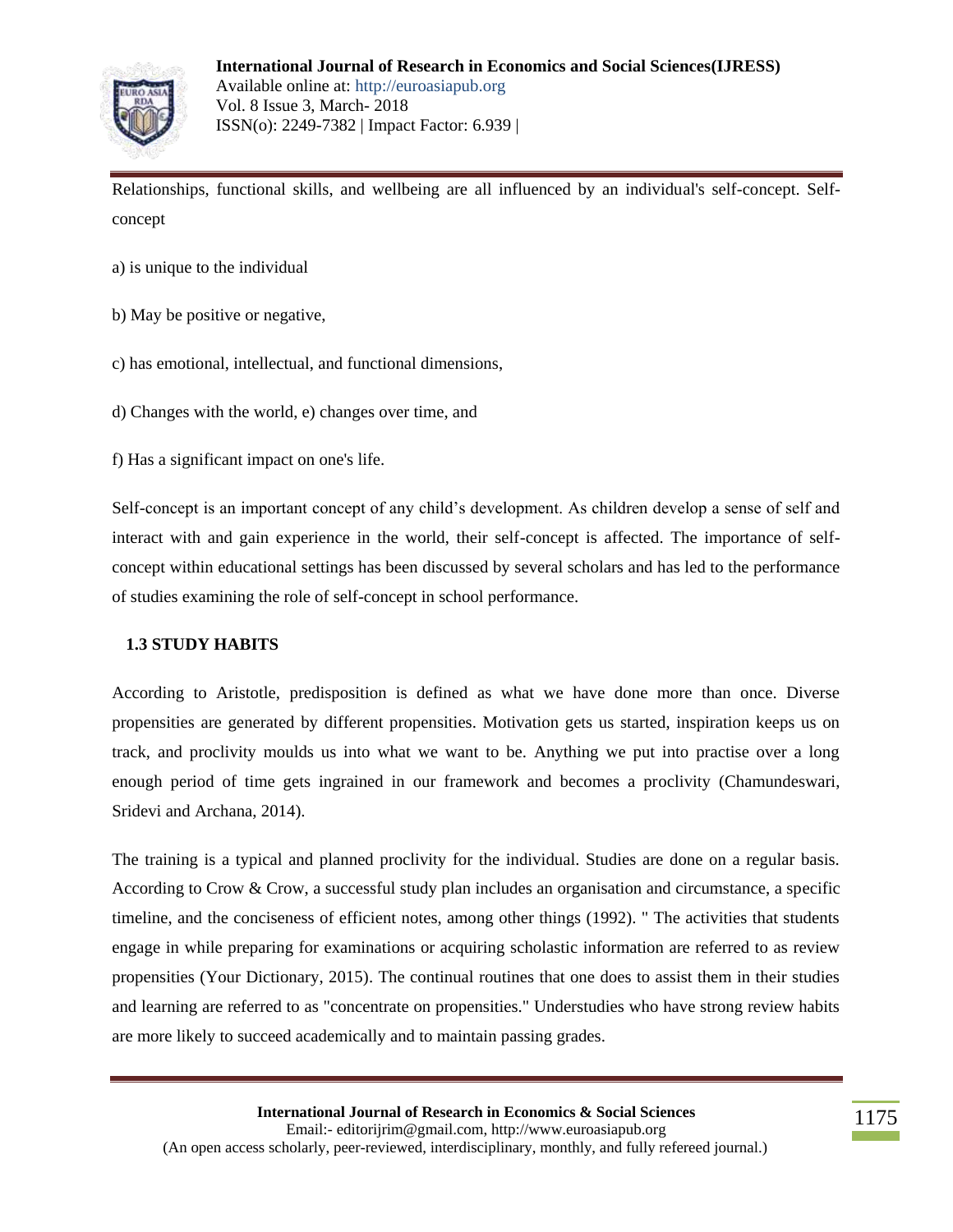

Concentrate on tendency" refers to several approaches and activities that understudies do in their schoolwork and school review, as indicated by the phrase. In order to be a good understudy, you must possess substantial abilities other than the ability to keep reality. Knowing where to go for information and how to manage one's time effectively are important skills to have. Inferring from this is that understudies should sort out, acknowledge, and organise facts in the wake of the issue under consideration (Sahu, 2013).

Focus, note-taking, efficient time management, and learning strategies are all necessary for an understudy's review session to be successful. It is essential to take notes in order to see more clearly and remember more information. Because it is silly to go through the books we have read all of the time, it is necessary to have notes prepared from the books we have read. It is possible that understudies' misfortune is due to a lack of strong review proclivities on their part. The more proactive and well-educated an understudy is, the more likely it is that they will devise a successful report strategy.

The Education Dictionary (2007) states that "students' proclivities for study demonstrate a fixed practise leaning toward the acquisition of facts and knowledge via the use of books." The proclivity to review is an evident and learnt model of behaviour that allows the understudy to learn how to study by seeing and copying. The development of good report proclivities has resulted in a standard of behaviour that allows him to plop down and go to work with a basic convergence of fight, which is advantageous.

Specifically, according to Crow and Crow, "concentrate on propensity may be read as a deliberate programme of subject authority" (2008). It is critical to gather knowledge and habits that will aid in adapting to new situations, generating ideas, making decisions, encouraging creative ideas, acquiring exceptional talents, and further developing viewpoints in order to achieve topic authority on a certain subject.

On numerous occasions, understudies have been observed to set up their home exams in a creative approach. The time they spend focused on various things is usually dictated by the demands placed on their time. Because some students like to focus alone while others want to stand by and listen to the radio, some students prefer to learn in the evening while others prefer to learn in the morning, individual learning styles may range significantly amongst students.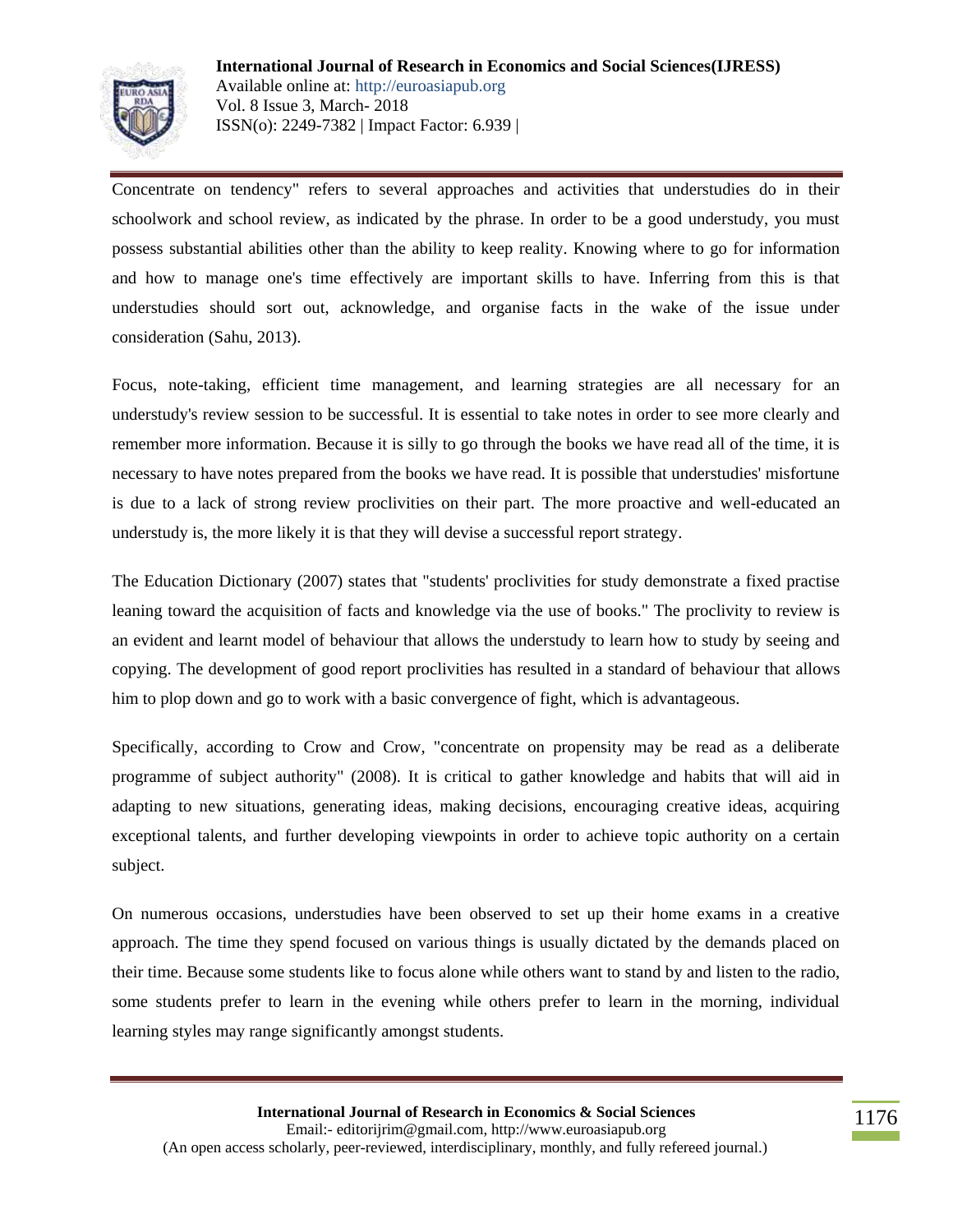

#### **1.4 IMPORTANCE OF STUDY HABITS**

A study is any activity that involves the exploration of facts, the formulation of ideas, and the progress of methods that are either totally or partially unknown to the person. Study includes a variety of activities such as learning new things, confronting challenging challenges, discovering new hypotheses, and any other exercises that prove to be beneficial to civilization. Due to the fact that examining necessitates exertion, it is sometimes seen as a chore by understudies. The educator's task is to assist understudies in figuring out how to make their investigations as enjoyable and productive as they possibly can. A large number of understudies demand course progression and motivation, while others may develop powerful review tactics that will yield the desired outcomes at all stages. Individual learning develops distinct review proclivities over time, allowing students to comprehend the requirements of the areas they are studying.

When it comes to reviewing, the advanced understudy is indiscriminate and random, as he chooses the quickest and most convenient course of action and relies on cheap bazar notes to complete the exam, while disregarding other means/media of data securing. The development of point matter necessitates a high degree of review proclivities in the direction of understudies as well. Because of a lack of acceptable review practises, the quality of understudies' achievement execution is not visible in the outcomes of assessments conducted by the Board of Education. It is critical to have strong review proclivities in order to reap the benefits of this new style of learning. Despite the growing importance of learning tools, focusing on proclivities continues to be the most effective approach of getting information about people.

### **2. OBJECTIVES OF THE STUDY**

Study's major objectives are as follows:

- **1)** To study the study habits of the secondary students.
- **2)** To compare the study habits of male and female secondary student
- **3)** To find the relationship between study habits and peer pressure of secondary students.
- **4)** To find the relationship between study habits and peer pressure of male secondary students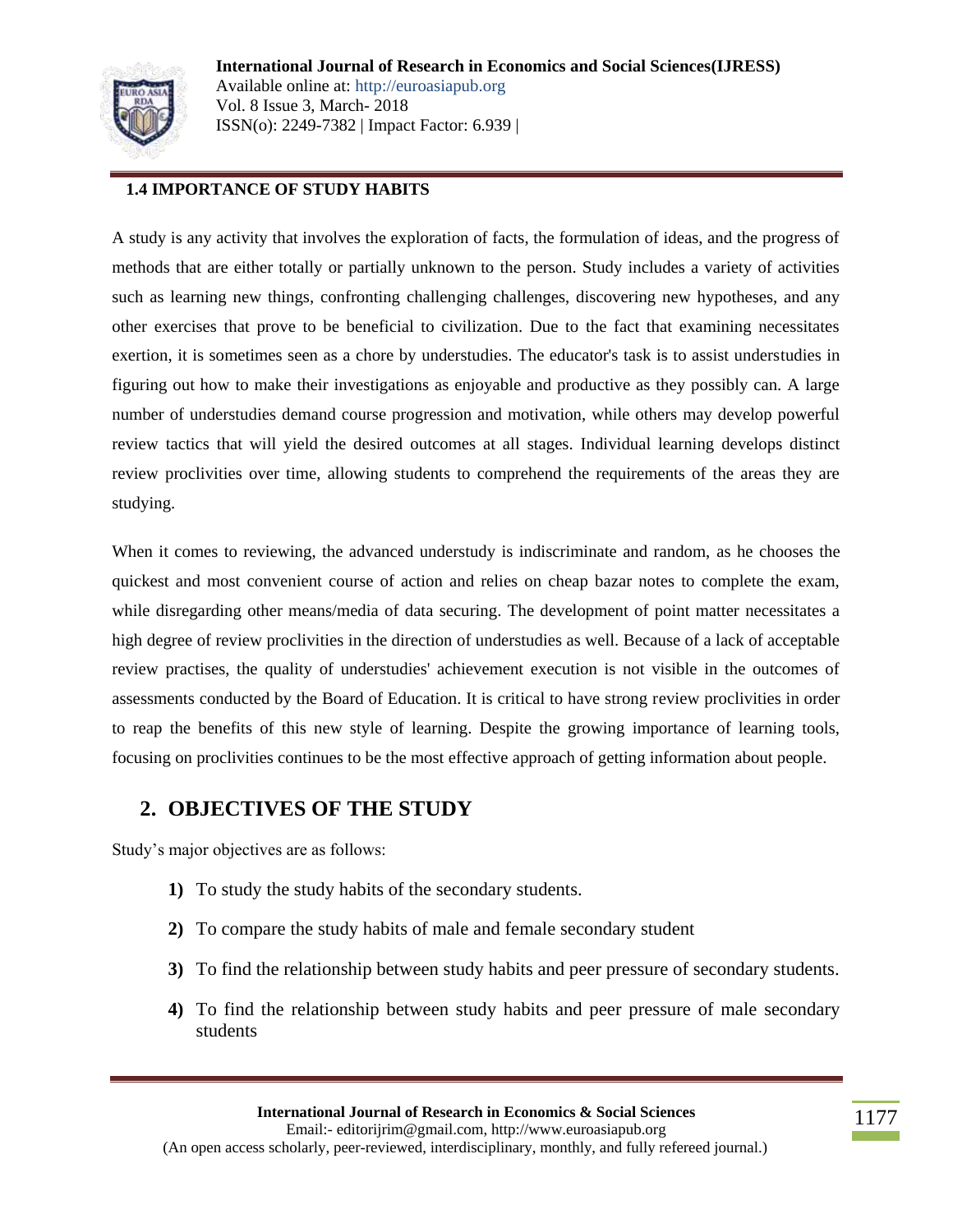

## **3. MATERIALS AND METHODS**

It is possible to direct a review in a number of different ways. The approach is chosen in accordance with the characteristics of the problem. The present study investigates the effects of companion pressure and the home environment on optional understudies' social skills, capacity to focus on instances, and scholarly achievement in the classroom. In addition, this sort of evaluation should not be conducted in a controlled environment, and it is not recommended.

As a result of our present investigation, we have determined that a certain strategy is the most effective. This method is typically appropriate and often used in the fields of humanism and education since it is incredibly easy to implement. We may collect the information via a survey meeting or through an interview strategy. Every one of the tactics has advantages as well as drawbacks to consider. This strategy also has certain drawbacks, such as the fact that it is much less up to date than the trial approach. However, this approach is much more than just the collection of information.

#### **3.1 HYPOTHESIS OF THE STUDY**

- 1. There is no significant difference in study habits of male and female secondary students.
- 2. There is no significant difference in academic achievement of maleand female secondary students.
- 3. There is no significant relationship between study habits and peer pressure of secondary students.

#### **3.2 SAMPLE SIZE**

A small portion of a population is referred to as an example, and it is selected for the purposes of perception and inquiry. A good example is an assortment, which is a sector or division of the products or people of the populace that has been selected for a specific purpose in order to address the population. By observing the characteristics of the example, certain inferences about the characteristics of the population may be drawn. Testing lowers the overall cost of the project. It also aids in the saving of time and energy, as well as the estimate of a greater range, more accuracy, and greater precision. Additionally, it shows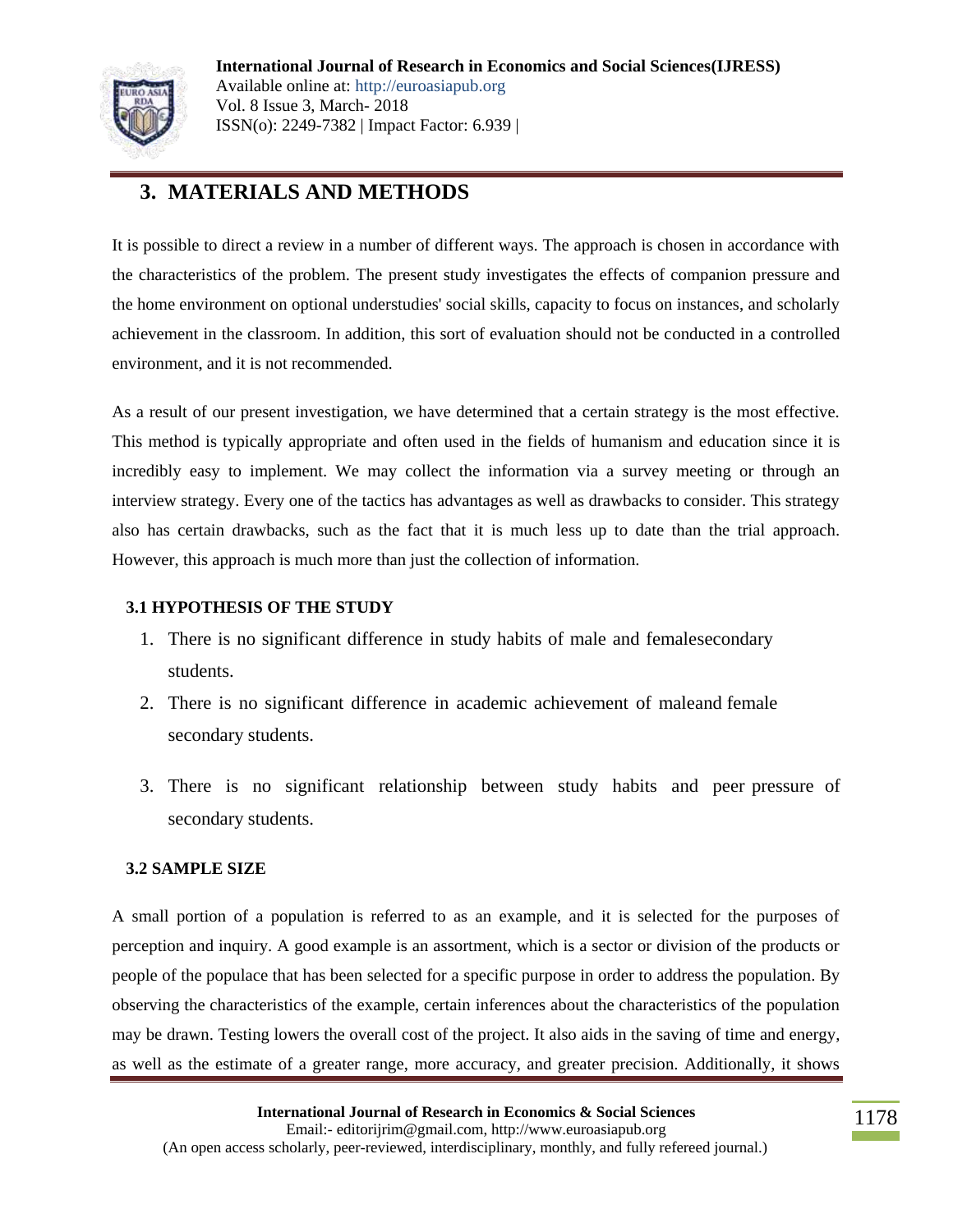

disentanglement by the use of a comparable case from the general public. The sample size for this study has been accumulated by the random sampling method. Existent populace comprises substantial people. The number of students who have participated in this sampling method is 600 form the diverse states of Jammu and diverse schools within a state.

#### **3.3 STATISTICAL TECHNIQUE USED**

The normal distribution and standard deviation of the whole exam provided to the students are not predetermined. At the University of Cambridge, Karl Pearson teaches English as a foreign language. To investigate the relationship between friendly ability, research examples, and scholarly achievements in optional understudies who were subjected to peer pressure and their home environment, a snapshot of the Product Statistical Package for Social Sciences (SPSS) version 17 was used.

## **4. ANALYSIS AND INTERPRETATION**

**Hypothesis-1:** There is no significant difference in study habits of male and female secondary students.

## **TABLE-1 Means, S.D.s and 't' ratios among male and female students regarding studyhabits**

| <b>Variable</b>               | Group                     | <b>Number</b> | <b>Mean</b> | S.D.  | $\mathbf{r}'$<br>ratios | Level of<br>significance          |
|-------------------------------|---------------------------|---------------|-------------|-------|-------------------------|-----------------------------------|
| <b>Study</b><br><b>Habits</b> | <b>Male students</b>      | 300           | 217.94      | 22.01 | .097                    | Significant<br>at<br>$0.01$ level |
|                               | <b>Female</b><br>students | 300           | 224.08      | 17.39 |                         |                                   |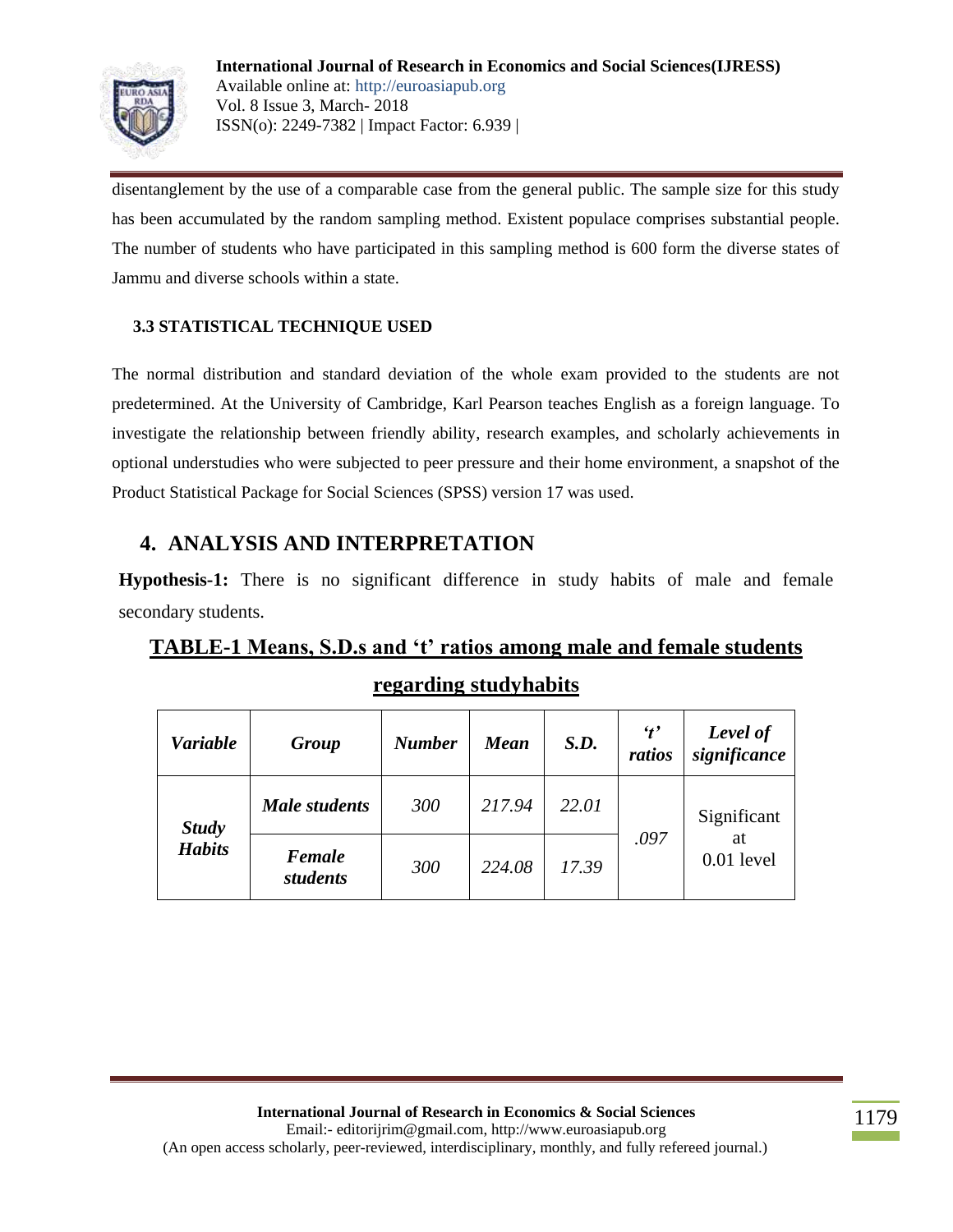**International Journal of Research in Economics and Social Sciences(IJRESS)**



Available online at: http://euroasiapub.org Vol. 8 Issue 3, March- 2018 ISSN(o): 2249-7382 | Impact Factor: 6.939 |



## **Fig. 4.1: Means and S.D scores among male and female students regarding studyhabits.**

TABLE 1 shows that male and female understudies have mean review propensities scores of 217.94 and 224.08, separately, with S.D.s of 22.01 and 17.39. The over two gatherings created a 't' proportion of 3.097, which is significant at the.01 level of importance. This shows that male and female understudies have fairly unique review propensities. Female understudies have a higher normal score than male understudies. This demonstrates that male and female understudies have to some degree different review propensities. Female understudies likewise have a higher normal score than male understudies. Female understudies had more grounded concentrate on designs than male understudies, as indicated by the discoveries. Subsequently, the assertion "There is no significant distinction in concentrate on examples of male and female auxiliary understudies" is excused.

**Hypothesis 2:** There is no significant difference in academic achievement of maleand female secondary students.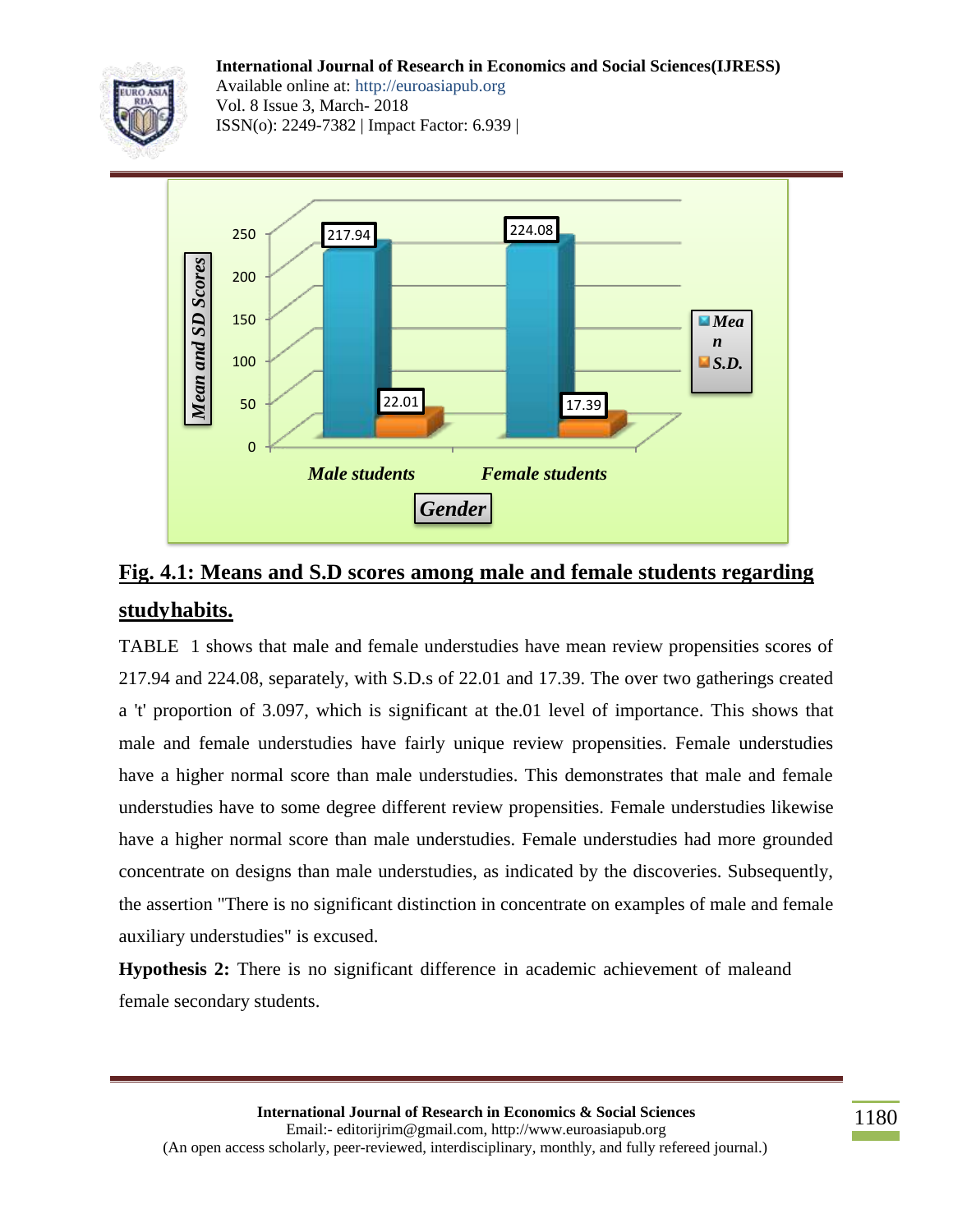

## **TABLE NO- 2 Means, S.D.s and 't' ratios among male and female students**

| <b>Variable</b>             | Group                | <b>Number</b> | <b>Mean</b> | S.D. | T'<br>ratios | Level of<br><b>Significance</b> |
|-----------------------------|----------------------|---------------|-------------|------|--------------|---------------------------------|
| Academic<br>Achievemen<br>t | <b>Male students</b> | 300           | 72.14       | 9.89 | .969         | Significant at<br>0.01 level    |
|                             | Female<br>students   | 300           | 75.87       | 8.87 |              |                                 |

### **regardingacademic achievement**



## F**ig. 2: Means and S.D scores among male and female students regarding academic achievement.**

Table 2 shows that male and female understudies have mean scholastic accomplishment appraisals of 72.14 and 75.87, separately, with standard deviations of 9.89 and 8.87. The 't' proportion acquired from the two classes is 3.969, which is significant at the.01 stage. This recommends that male and female understudies accomplish fundamentally unique scholastic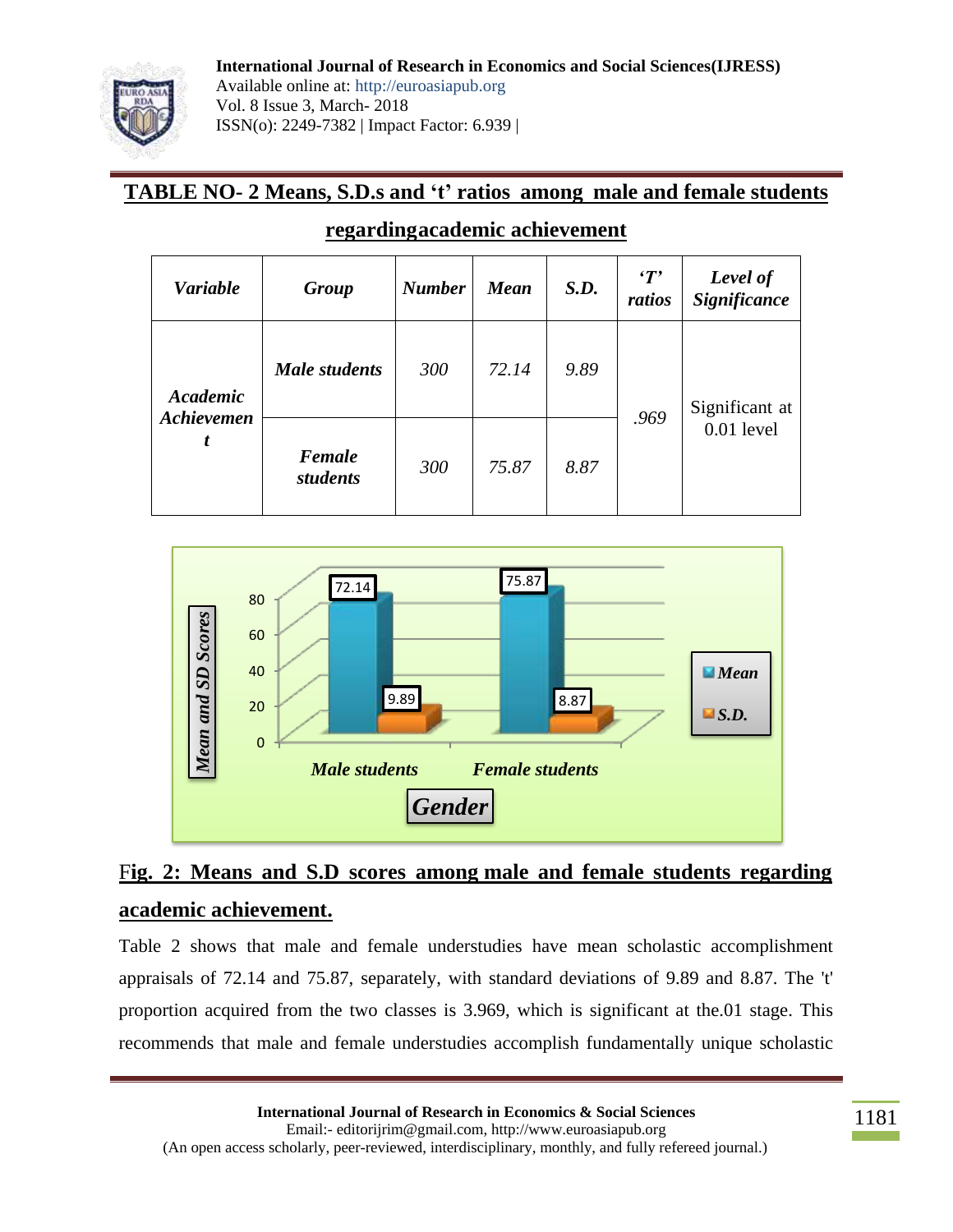

results. Female understudies additionally have a higher normal score than male understudies. It shows that female understudies outflanked male understudies as far as scholastic accomplishment. Thus, the theory "There is no significant hole in scholarly execution among male and female auxiliary understudies" is excused.

**Hypothesis- 3:** There is no significant relationship between study habits and peerpressure of secondary students.

## **Table 3 Co-efficient of correlation between Study Habits and Peer Pressure**

| <b>Variables</b>              | <b>Number</b> | <b>Means</b> | SD's  | Coefficient of<br>correlation | Level of<br><b>Significance</b> |
|-------------------------------|---------------|--------------|-------|-------------------------------|---------------------------------|
| <b>Study</b><br><b>Habits</b> | 600           | 221.01       | 20.05 |                               | Significant at<br>$0.01$ level  |
| Peer<br><b>Pressure</b>       | 600           | 61.76        | 9.78  | $-.209$                       |                                 |

### **of Secondarystudents**



**Fig. 3: Means and S.D scores of study habits and peer pressure of**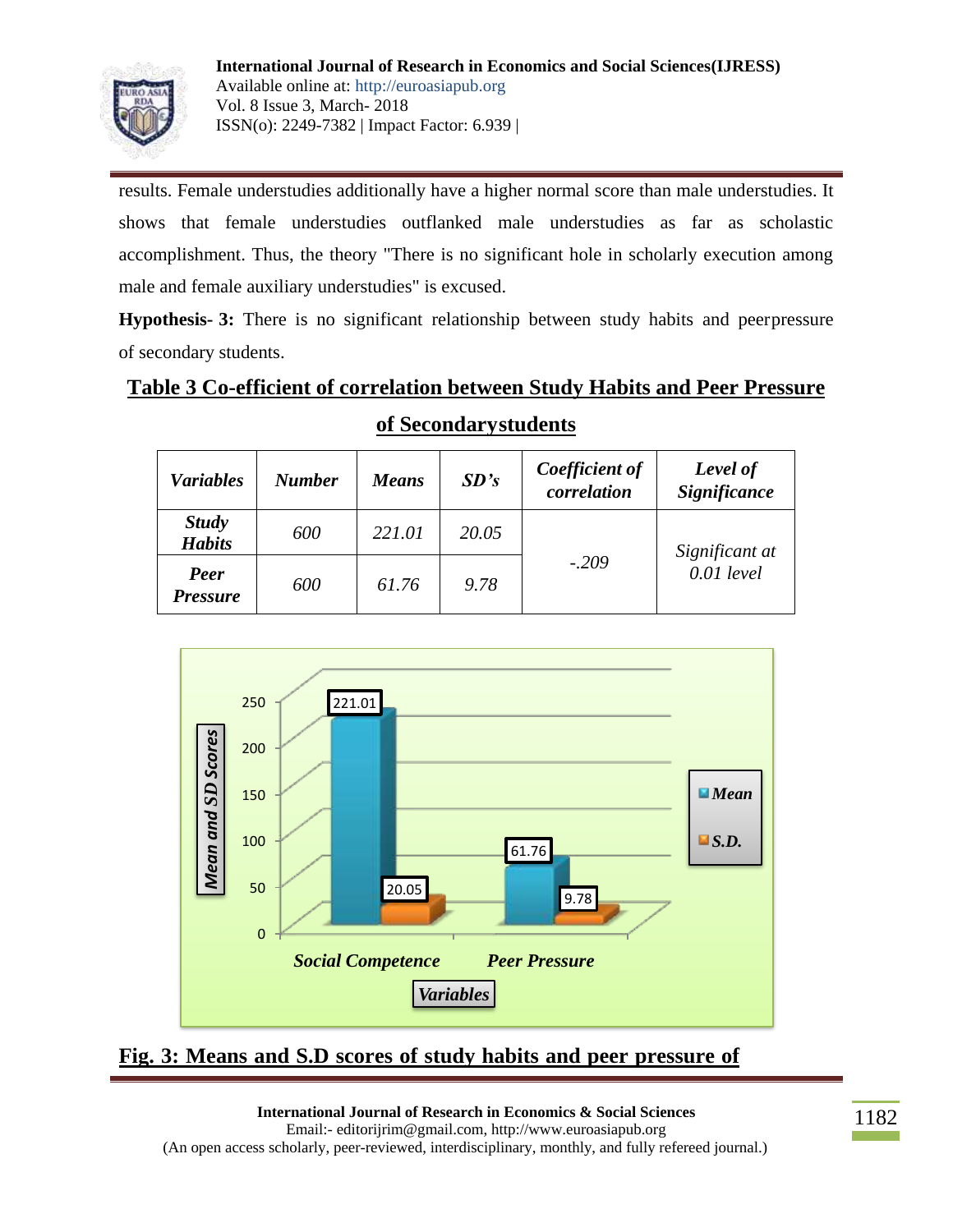

**International Journal of Research in Economics and Social Sciences(IJRESS)** Available online at: http://euroasiapub.org Vol. 8 Issue 3, March- 2018 ISSN(o): 2249-7382 | Impact Factor: 6.939 |

#### **secondarystudents**

The co-efficient of association between secondary students' study patterns and peer pressure is -.209, which is negatively relevant at the 0.01 level of significance, according to Table 3. It suggests that secondary school students' study patterns and peer pressure have a negative relationship. As a result, the null hypothesis, "There is no meaningful association between secondary students' study habits and peer pressure," is refuted. This negative correlation indicates that as peer pressure rises, secondary school students' study behaviors decline and vice versa. It can be deduced that secondary school students have fewer study habits while they are under peer pressure, and vice versa.

## **5. CONCLUSION**

After processing the data, receiving, and analyzing the results, it is possible to generalize the findings to the extent of the sample representatives and technique used in the research. The educational ramifications of the study have been identified with the help of the key results, which served as a guide. This study's results and repercussions, on the other hand, do not address all of the difficulties that were raised. It has resulted in the formulation of suggestions for further study.

Consequently, the focus of this chapter will be on the study's findings and conclusions as well as the consequences and suggestions for further research. The most important discoveries in general, as well as the conclusions formed as a result of the findings and arguments, indicate to a wide variety of implications and research prospects.

When it comes to peer pressure and home environment, the present research looked at met cognition, social competence, study habits, academic accomplishment, and academic achievement among secondary students. Conceptions of social competence as well as their evaluations are fraught with difficulty. The attempt to circumvent these concerns has been made by characterizing competence in terms of specific talents or skills; however, this has had the unintended consequence of eliminating the concept's integrative potential from consideration. In this sample, there was a substantial difference in the social competence of